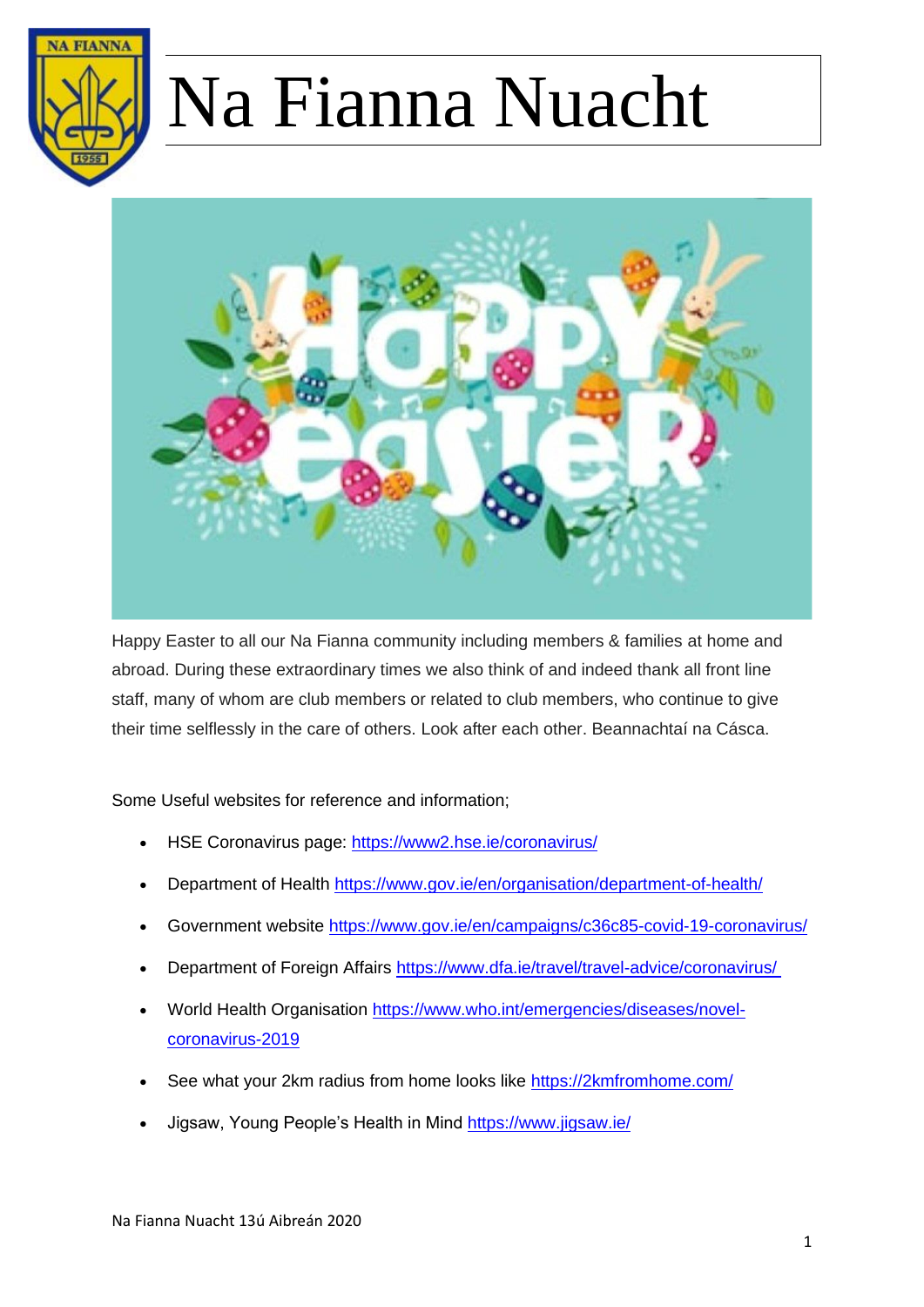



## **COMMUNITY ASSISTANCE COVID-19 PANDEMIC**

CLG Na Fianna are aware of the potential hardship of the recent situation regarding Covid-19 could bring to a number of people within our community.

Our members would like to volunteer their assistance to support any member of the community who may be reluctant to leave their house.

We are here to help you or a family member who may need assistance in acquiring necessities such as fuel, food, medical prescriptions, etc.

> If you or any family member need any support, then please feel free to contact us at;

> > community@clgnafianna.ie 087 244 6053

#HeartOfTheCommunity

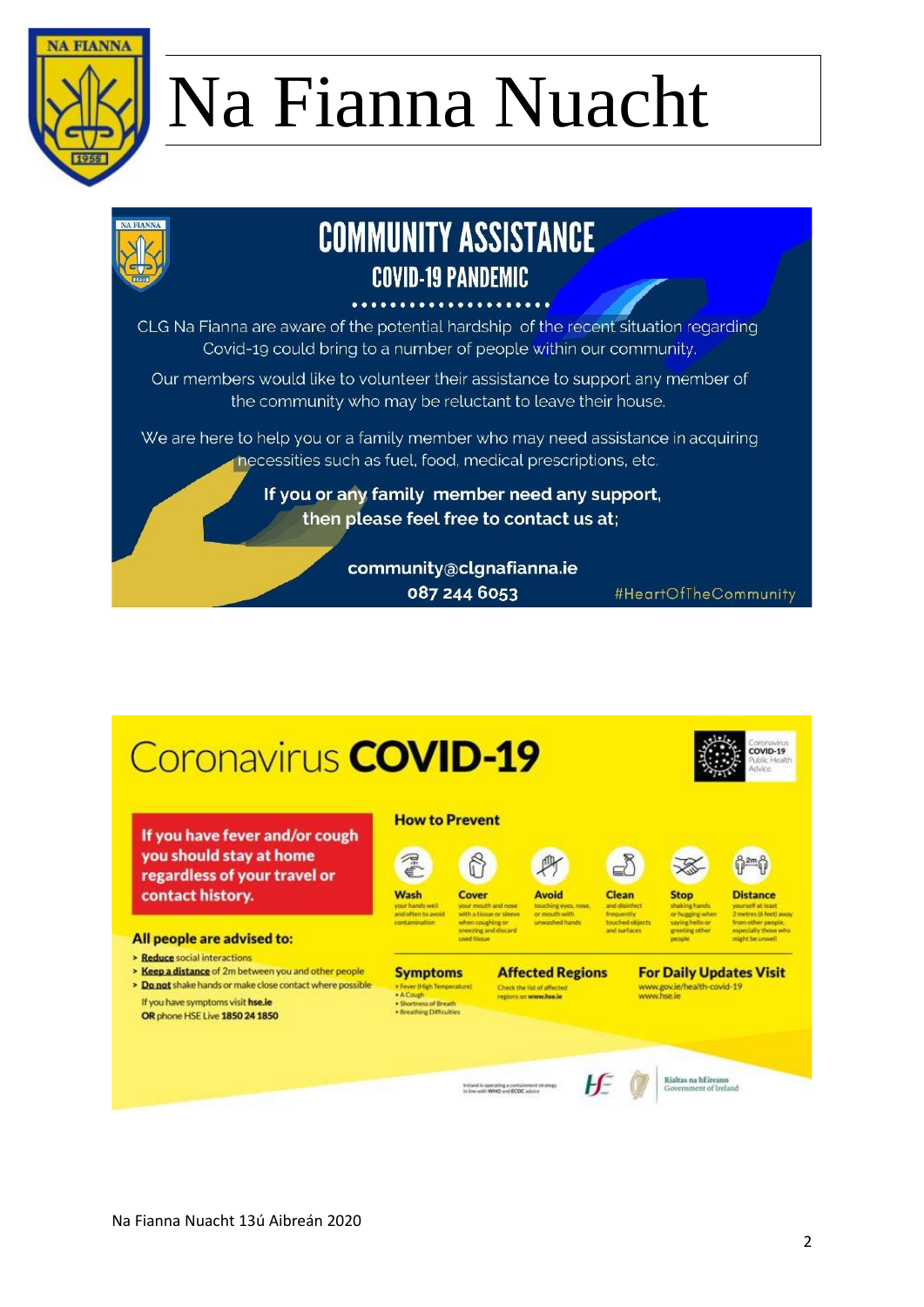

### **Coaching Development Online**

To help coaches through this difficult period, the GAA, An Cumann Camogaíochta and the LGFA have created a series of coach development sessions to take place over the coming weeks. The sessions will run every Tuesday and Thursday at 7.30pm, which began on Thursday, March 26th.

The sessions will be along two separate formats. Every Tuesday there will be a live Questions and Answers session with a coach. Any participants in the Q and A will have an opportunity to view the coach delivering a session from the GAA Games Development Conference over the last couple of years and submit their questions via the registration form for the coach to answer live.

Every Thursday there will be a live webinar presented by a coach or coach developer. The webinar will be a 30 minute presentation followed by a live Q and A with the presenter.

#### **Programme**

The programme of events has been completed up until the end of April. Beginning next week we have:

- Tuesday, April 7th Q and A Owen Mooney,
- Thursday, April 9th Webinar Gerard O'Connor, Games Development Manager, Dublin GAA
- Tuesday, April 14th Q and A Stuart Lancaster, Senior Coach, Leinster Rugby
- Thursday, April 16th Webinar Dr. Damien Young, Performance Analyst Tipperary Senior Hurlers / Cliodhna O'Connor, Coach, Dublin Senior Hurlers and Orlaith Curran, Athletic Development Coach, IRFU\*
- Tuesday, April 21st Q and A Liam Moggan, Coach Educator
- Thursday, April 23rd Webinar Shane Keegan, former Manager Wexford Youths, Galway United
- Tuesday, April 28th Q and A Prof Wade Gilbert, Fresno State University, California. Coach, Canadian Olympic Softball Team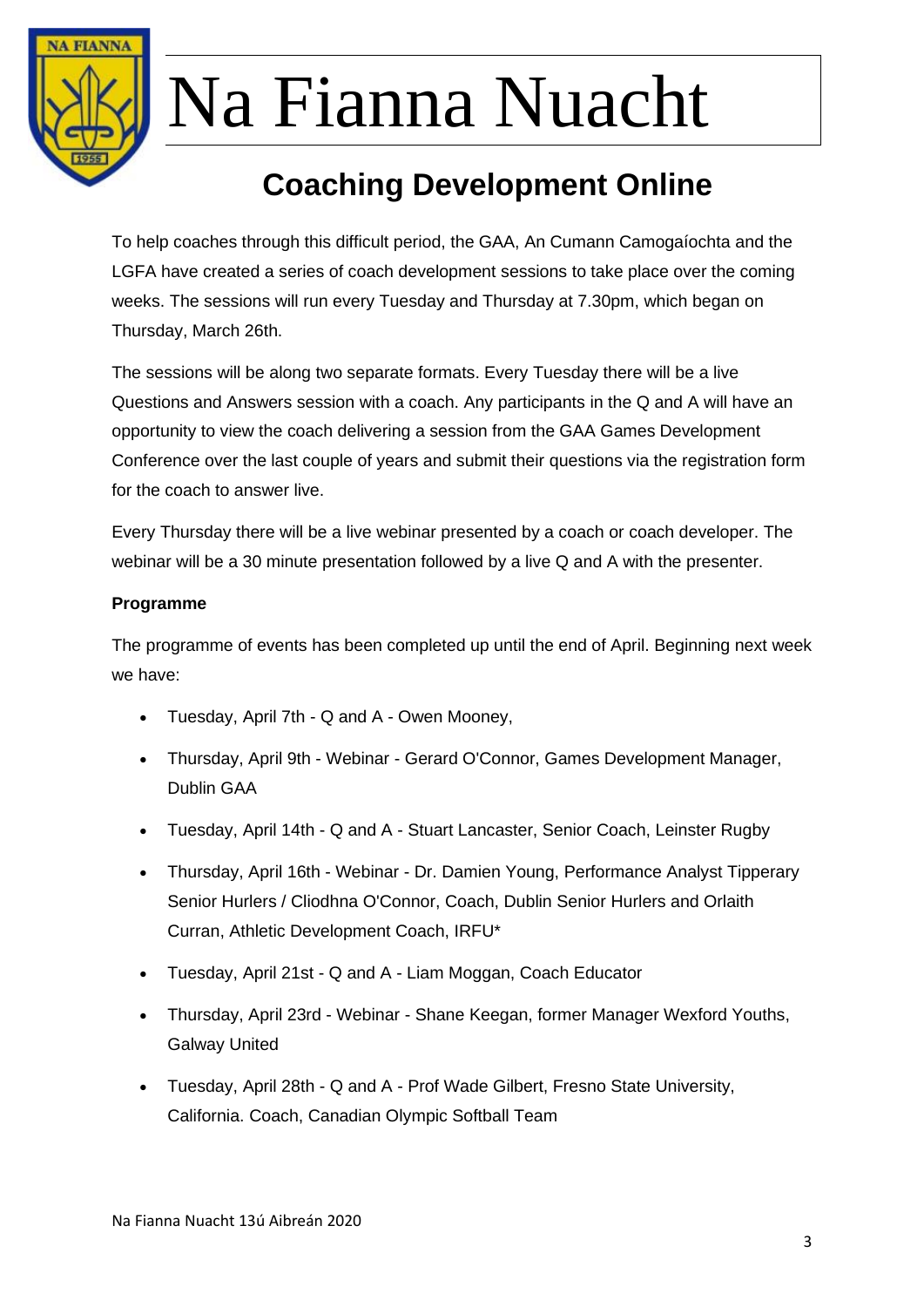

• Thursday, April 30th - Webinar - Johnny Bradley, Programme Director MSc Sports Performance Analysis, Carlow IT

\* Note that the April 16th Webinar event will be two separate webinars. One involving Dr Damien Young, and the second involving Cliodhna O'Connor and Orlaith Curran.

Please note that each new session involves a new registration period. Any coach that has registered previously must register for any individual session that they wish to attend. This is because each new session involves a new set of log on details that are sent out electronically on the day of each session. Registration opens at 9pm following the completion of each session. A valid email address is required for each registration.

Registration for the upcoming session involving Owen Mooney, as well as details of the session to be presented are available at <https://learning.gaa.ie/gaacoachwebinar2020> For more information see the GAA Learning site – <https://learning.gaa.ie/>

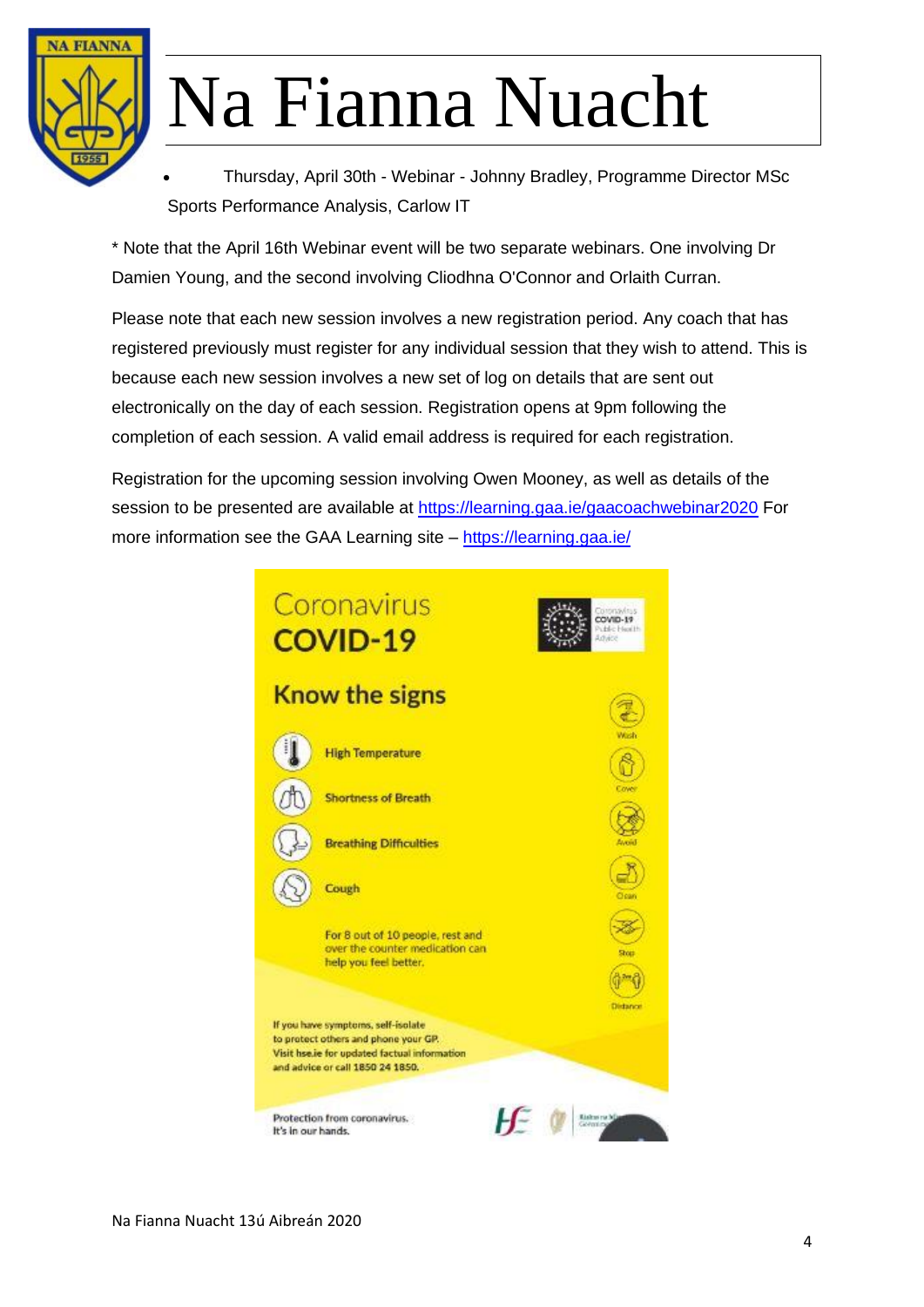

## **Future Dublin Captain Announcement**



Congrats to Na Fianna's Ladies Footballer Sarah Quinn and Adult Games Manager Aidan Downes on the recent arrival of Ruairi, who his Father confidently assures us, will be a future Dublin Captain.

### **Pitches & Club Closed**



All Members are reminded again that in line with GAA directives, ALL club grounds are CLOSED for ALL activities. If you see anybody on our pitches please politely make them aware.

Na Fianna Nuacht 13ú Aibreán 2020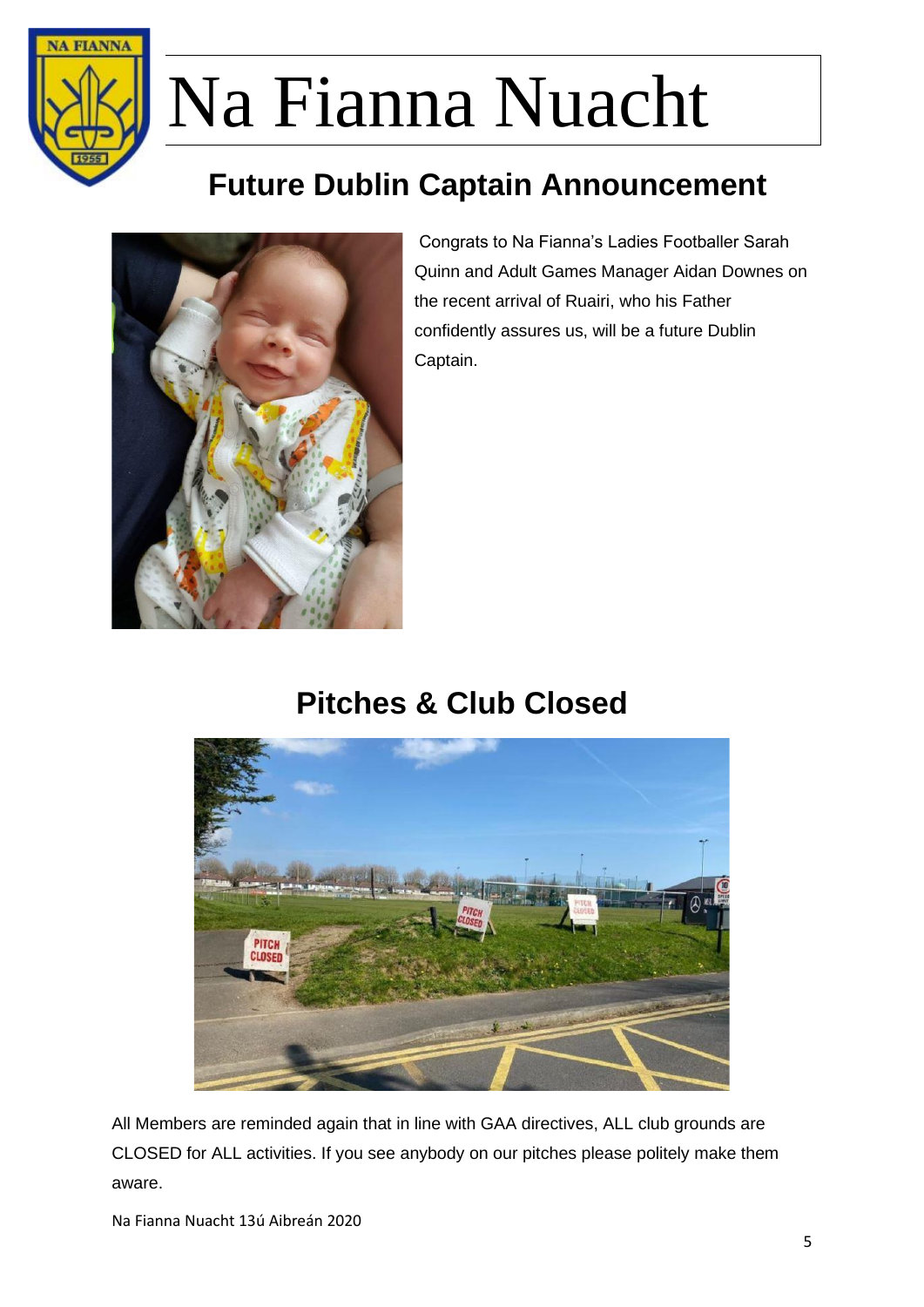





## **Club Lotto Results**

The Club Lotto continues to run in the background and the results of the last 4 draws can be seen on next page. Due to the lockdown, we regret that we are currently unable to facilitate cash customers but those members on direct debit will continue to be included in weekly draws. Members wishing to be included in our fundraising weekly draws can sign up for direct debit by following link [here](http://clgnafianna.com/club-information/club-lotto/) or via [Clubzap.](https://clubzap.com/download) Current Jackpot stands at a not too shabby €5,000. Nice to have to spend for when normality returns, sign up today!

Na Fianna Nuacht 13ú Aibreán 2020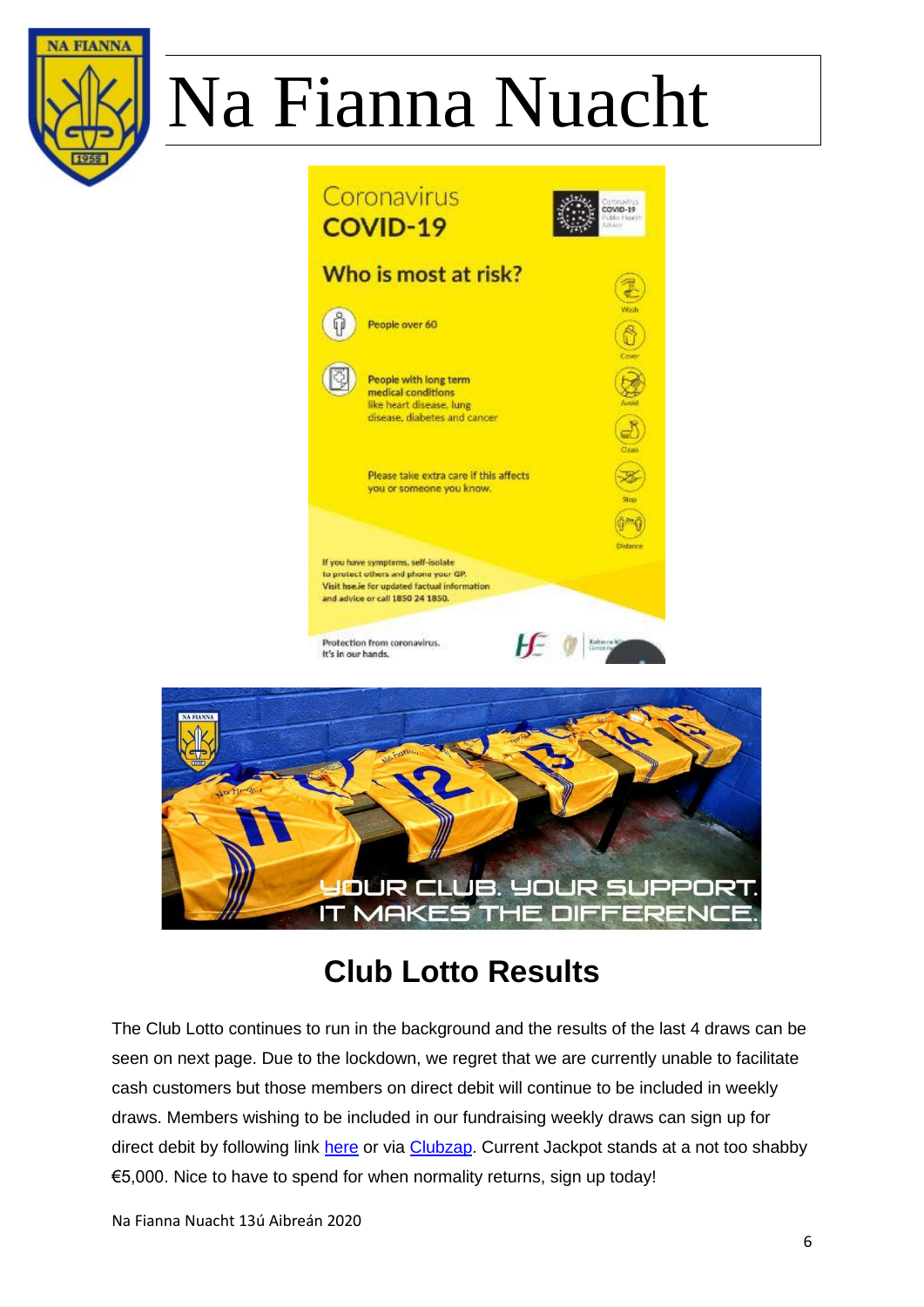

### **Na Fianna**

**Lotto Results** 

#### **March 16th 2020**



Jackpot €4000 - No Winner

#### Match 3 Numbers CC65 - Winner

Patrick Reid (ID 815) Rachel Staunton (ID 821)

#### **Lucky Pick Winner - CC20**

Declan O'Sullivan **Frank Gray** Ann-Marie Lenihan c/o Vinny<br>Joanne Brady c/o Vinny Luke O'Riordan c/o Vinny

### **Na Fianna**

Numbers 1 9 22 29

Numbers 9 13 22 25

**Lotto Results** 

#### **March 30th 2020**



Jackpot €4500 - No Winner

Match 3 Numbers CC130 - No Winner

Lucky Pick Winner - CC20 Paddy O'Reilly Noel Coughlan Denise Fox Patrick McGowan Róisín O'Donoghue

### **Na Fianna**

**Lotto Results** 

#### **March 23rd 2020**



Jackpot €4250 - No Winner

Match 3 Numbers CC130 - No Winner

#### Lucky Pick Winner - CC20

Aine O Laoire B. Mac Giolla Ruaidh Austin O'Carroll Michael Goodman Patrick Quinn

#### **Na Fianna**

**Lotto Results** 

April 6th 2020



Jackpot C4750 - No Winner

| Match 3 Numbers CC20 - Winner       |                |   |   |    |
|-------------------------------------|----------------|---|---|----|
| Colum F Meleady (ID 6)              | <b>Numbers</b> |   |   |    |
| Ciaran Redmond (ID 85)              | <b>Numbers</b> |   |   |    |
| Deirdre Kernan (ID 107)             | <b>Numbers</b> |   |   |    |
| Carmel Gray (ID 189)                | <b>Numbers</b> |   | 9 |    |
| Aine and Pairic Clerkin (ID<br>1961 | <b>Numbers</b> |   |   |    |
| Michael Flanagan (ID 242)           | <b>Numbers</b> |   |   |    |
| Martin McCormack (ID 804)           | <b>Numbers</b> |   |   |    |
| Michael Quinn (ID 400)              | <b>Numbers</b> |   |   |    |
| Gearoid O'Donnchadha (ID<br>447)    | <b>Numbers</b> |   |   |    |
| Susan Clyne (ID 449)                | <b>Numbers</b> |   |   |    |
| Eamon Fitzpatrick (ID 650)          | <b>Numbers</b> |   |   | ٠  |
| Declan Lohan                        | <b>Numbers</b> | 2 |   | 14 |

Lucky Pick Winner - CC20 Patrick Sullivan<br>Pat Cooney **Claire Ring** Fionnuala Lynch Muiread Gaffney

**Next Jackpot €5000**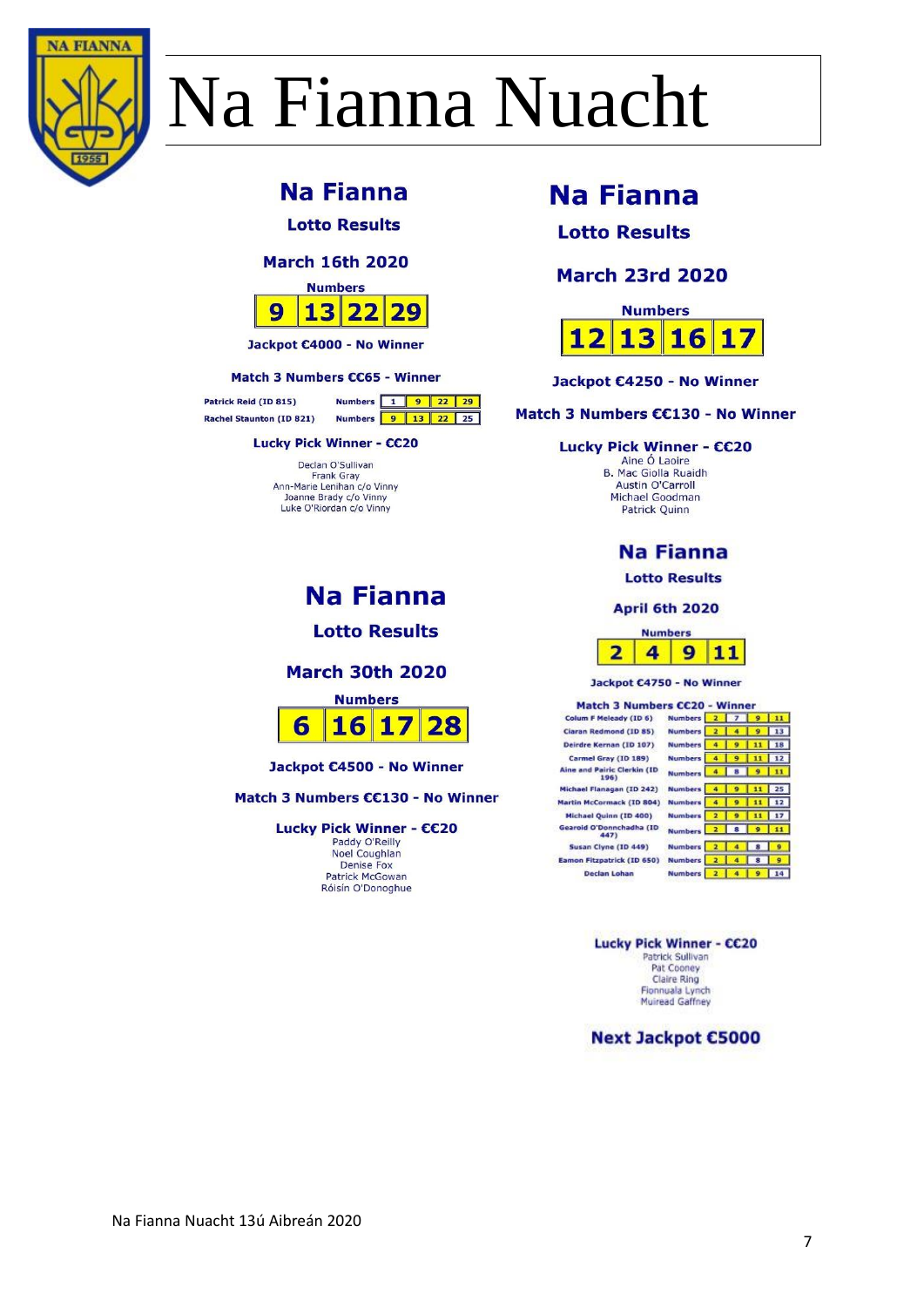



## **Spectrum Health Offer For Members**

Spectrum Health have been in touch to let us know how their DIGITAL

(Physio/Psychologists/Dieticians) team can be of support to Na Fianna Members at this time. See link [here](https://www.spectrumhealth.ie/blog/2020/3/2/information-on-coronavirus-covid-19) for more details. Na Fianna members are offered €10 off Digital Physio/Dietetics.

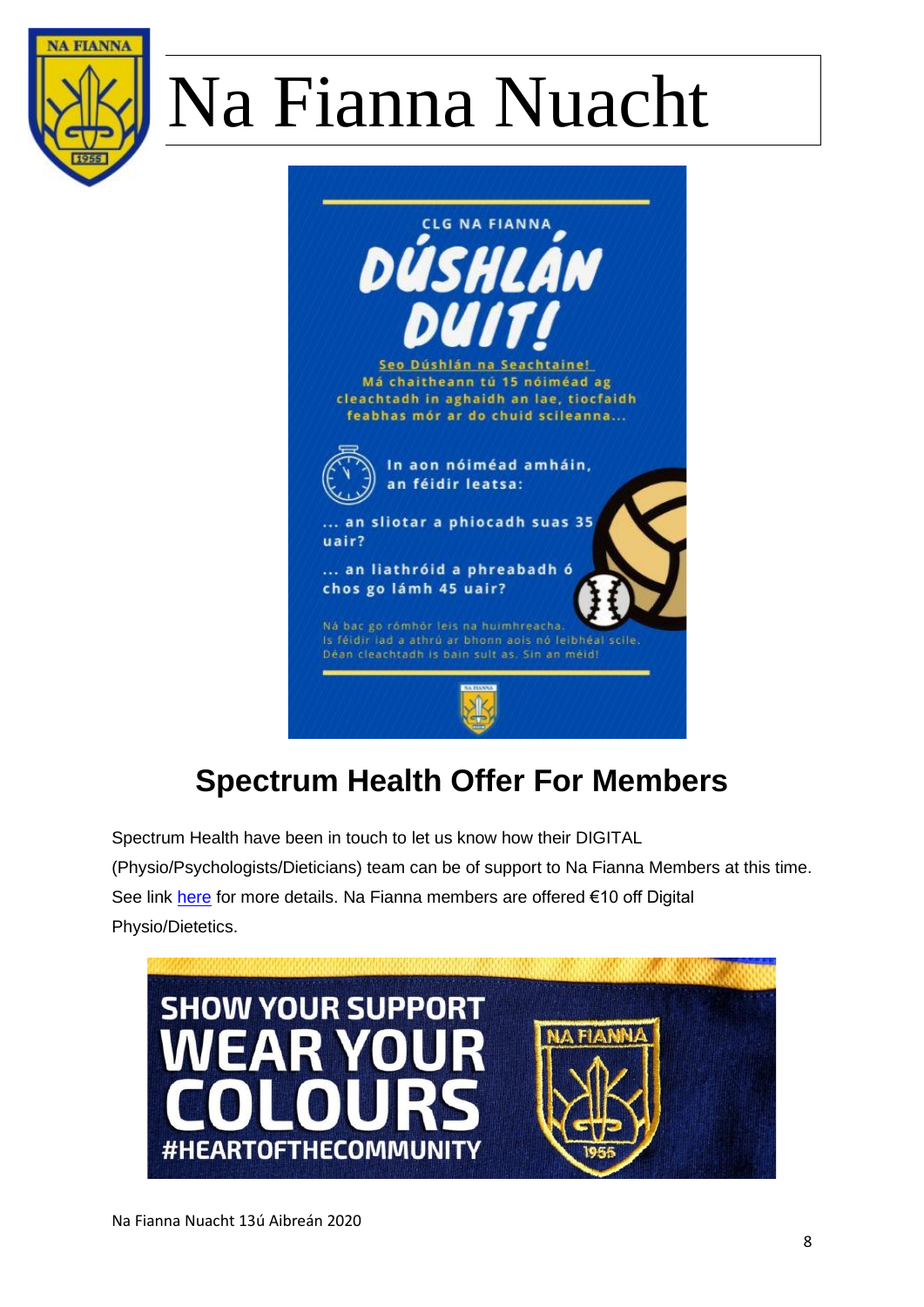

## **Childvision Garden Centre Sale**

Our friends in ChildVision Garden Centre, including former Na Fianna Senior Football Manager Philip McElwee are clearing their stock and everything must go!

Returning tomorrow, Tuesday 14<sup>th</sup> April, they will take orders online at garde[ncentre@childvision.ie](mailto:centre@childvision.ie) or you can speak to Philip on 0858439028. They will deliver free or charge to your door (minimum order of €35 applies) within 2km of ChildVision, Grace Park Road, Drumcondra, Dublin 9. All proceeds go to fundraising department to deliver essential services to blind and multidisabled children.

- **P** For instant colour we have bushy viola, pack viola and pack pansy, aubrieta, arabis.
- We have a full range of climbers clematis, honeysuckle, climbing roses and peony roses.
- **W** Hydrangeas , agapanthus, aliums, lilies and grasses.
- Raspberry fruit bushes with tomatoes and vegetables can be ordered.
- $\mathbf{W}$  We have a full range of shrubs.
- Window boxes and containers made to order and summer refills available in late spring.
- **W** Half barrel ceramic and terracotta pots all in stock.
- **W** Summer bedding plants are all planted up.